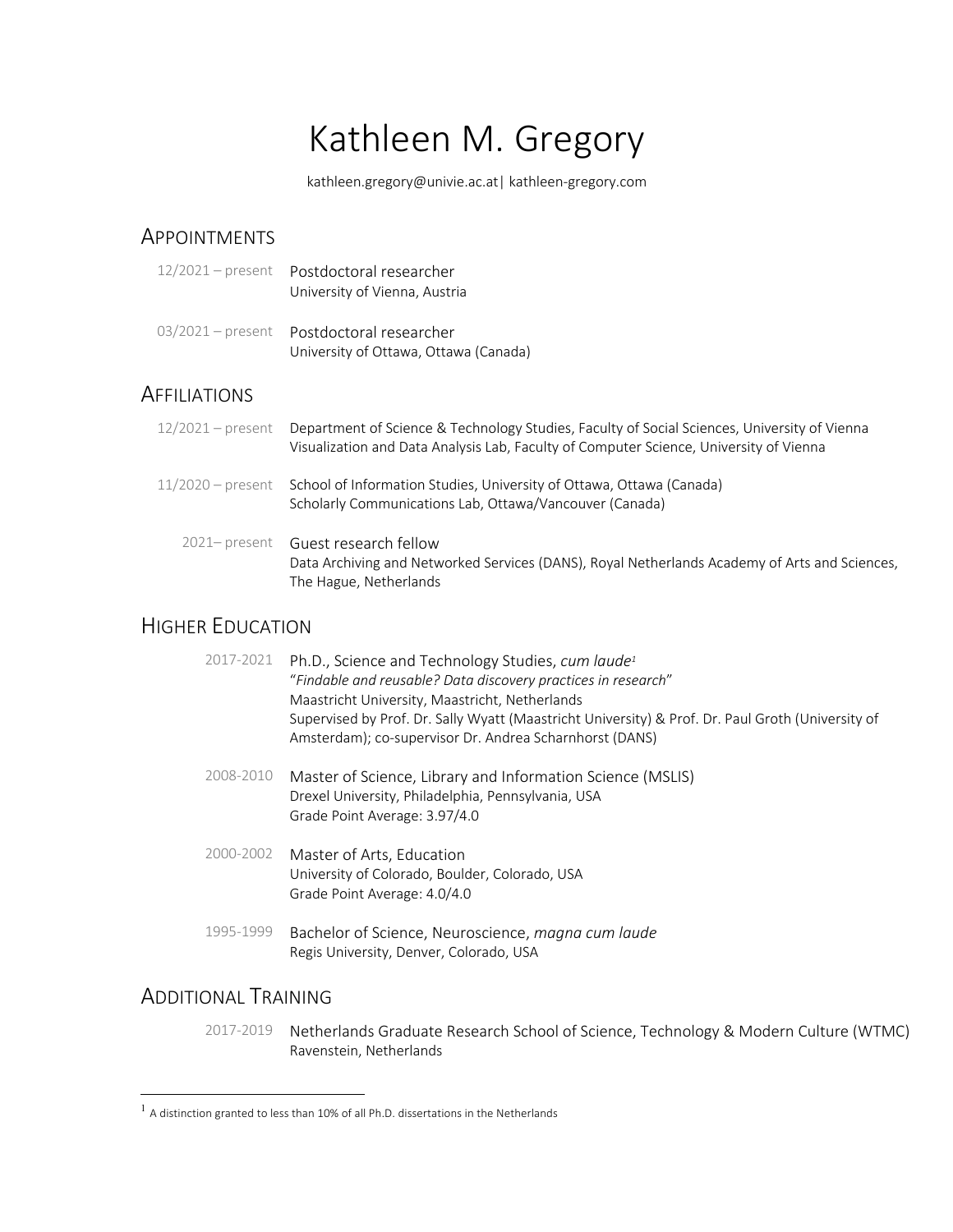- 08/2018 CWTS Scientometrics Summer School, taught by Vincent Larivière, Cassidy Sugimoto, Vincent Traag & Ludo Waltman Leiden University, Netherlands
	- 2018 Information Visualization MOOC, taught by Katy Börner Indiana University, Online
	- 2017 Statistics with R, Coursera Specialization, taught by Mine Çetinkaya-Rundel Duke University, Online
	- 2017 Successful Grant Writing, 2-day Workshop, taught by Louise Mennen Amsterdam, Netherlands
- 09/2016 European Summer School for Scientometrics Granada, Spain

# PROFESSIONAL EXPERIENCE

|                     | 12/2021 - present Postdoctoral researcher<br>Department of Science & Technology Studies / Faculty of Computer Science<br>University of Vienna                                                             |
|---------------------|-----------------------------------------------------------------------------------------------------------------------------------------------------------------------------------------------------------|
|                     | Project: Talking Charts (Co-PI); investigated how data visualizations related to COVID-19 and<br>climate change are produced and understood<br>https://talking-charts.vda.univie.ac.at/talkingcharts.html |
|                     | 03/2021 - present    Postdoctoral research fellow<br>Scholarly Communications Lab, University of Ottawa, Canada                                                                                           |
|                     | Project: Meaningful Data Counts; investigated practices of data citation and reuse via scientometric<br>and qualitive methods<br>https://www.scholcommlab.ca/research/data-citation/                      |
| $09/2020 - 03/2021$ | Expert Research Consultant<br>European Open Science Cloud (EOSC), project led by Federation of Finnish Learned Societies and<br>Finnish National Open Science Coordinator                                 |
|                     | Co-creation projects: European Overview of Career Merit Systems & Vision for Research Data in<br><b>Research Careers</b><br>https://avointiede.fi/en/networks/eosc-co-creation                            |
| 2017-2020           | Researcher, Ph.D. Candidate<br>Data Archiving and Networked Services (DANS), Royal Netherlands Academy of Arts and Sciences,<br>The Hague, Netherlands                                                    |
|                     | Project: Re-SEARCH: Contextual Search for Research Data; doctoral research investigated practices<br>of data discovery, sensemaking and reuse                                                             |
| 2015-2016           | Bibliometric Services and Civil & Environmental Engineering Librarian<br>Technical University of Munich, Munich, Germany<br>Rank: E13, permanent position                                                 |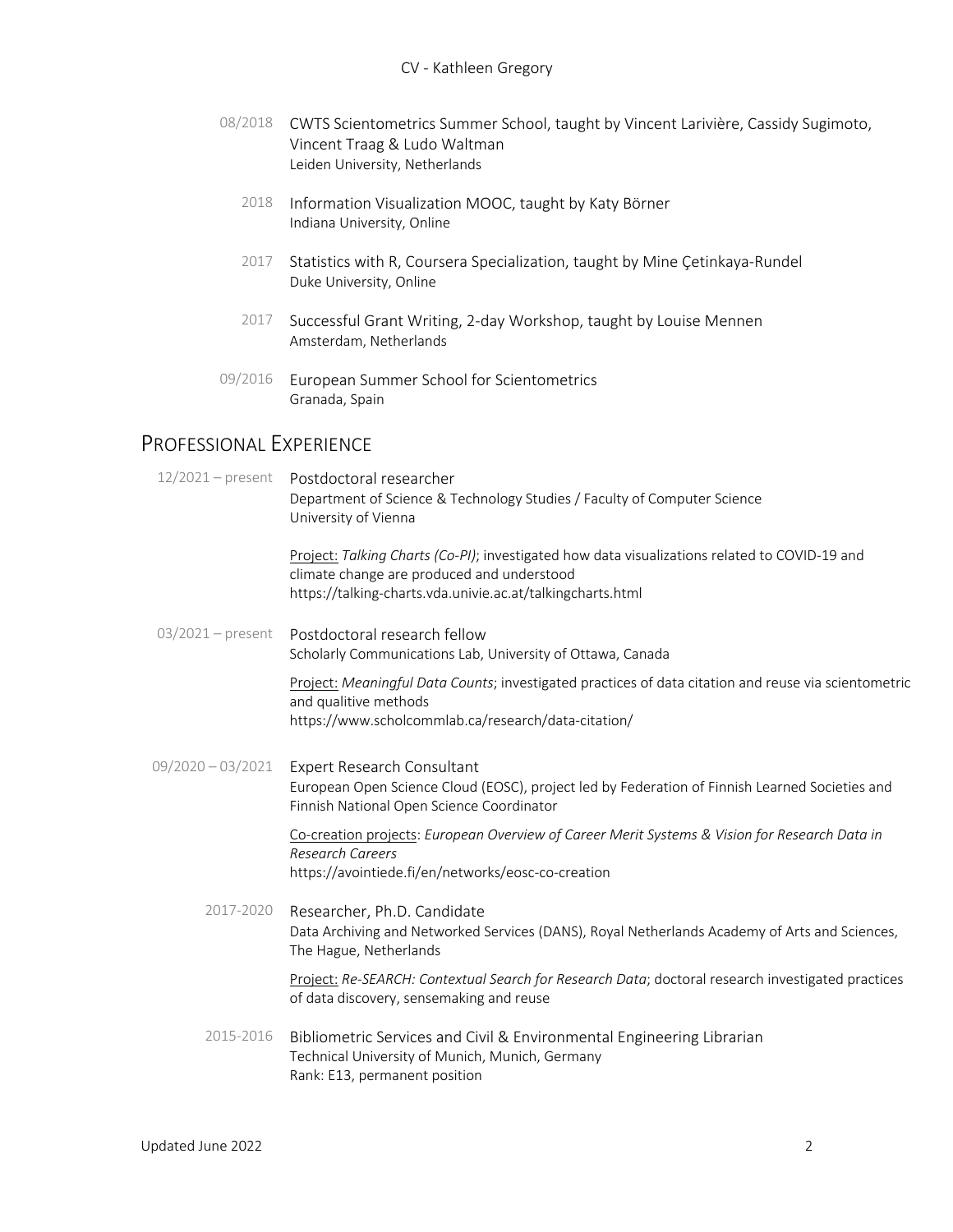Project: Designed bibliometrics and research impact consultation services; performed bibliometric research for university leadership; developed and taught bibliometric and information literacy courses in German and in English

- 2014-2015 Literacy, Programming & Outreach Librarian Stuttgart Army Library, Stuttgart, Germany
- 2012-2014 Science & Engineering Reference Librarian University of Denver, Denver, Colorado, USA Rank: Assistant Professor, Libraries

Projects, Research: Scientific information literacy, research data management, responsible use of laboratory animals in research Projects, Teaching & Libraries: Quadrupled number of STEM information literacy workshops and courses; collections development of entire STEM budget; in-depth research consultations

- 2007-2009 Library Technician Stuttgart Army Library, Stuttgart, Germany
- 2002-2004 Chemistry Educator Regis Jesuit High School, Denver, Colorado, USA

# **PUBLICATIONS**

# DOCTORAL DISSERTATION

Gregory, K. (2021). Findable and reusable? Data discovery practices in research. Maastricht University. https://doi.org/10.26481/dis.20210302kg

# JOURNAL ARTICLES (PEER-REVIEWED)

- 1. \*Koesten, L.\*, Gregory, K.\*, Groth, P., Simperl, E. (2021). Talking datasets: Understanding data sensemaking behaviours. *International Journal of Human-Computer Studies, 146.* https://doi.org/10.1016/j.ijhcs.2020.102562*.* \*Equal contributions.
- 2. Gregory, K. (2020). A dataset describing data discovery and reuse practices in research. *Scientific Data*, *7*(1), 1-11. https://doi.org/10.1038/s41597-020-0569-5
- 3. Gregory, K., Groth, P. Scharnhorst, A., Wyatt, S. (2020). Lost or found? Discovering data needed for research. *Harvard Data Science Review*. https://doi.org/10.1162/99608f92.e38165eb
- 4. Gregory, K., Cousijn, H., Groth, P., Scharnhorst, A., Wyatt, S. (2019). Understanding data search as a socio-technical practice. *Journal of Information Science*. https://doi.org/10.1177/0165551519837182
- 5. Gregory, K., Groth, P., Cousijn, H., Scharnhorst, A., Wyatt, S. (2019). Searching data: A review of observational data retrieval practices in selected disciplines. *Journal of the Association of Information Science and Technology*. https://doi.org/10.1002/asi.24165
- 6. Gregory K, Khalsa S.J, Michener W.K., Psomopoulos F.E, de Waard A., Wu, M. (2018) Eleven quick tips for finding research data. *PLoS Comput Biol* 14(4): e1006038. https://doi.org/10.1371/journal.pcbi.1006038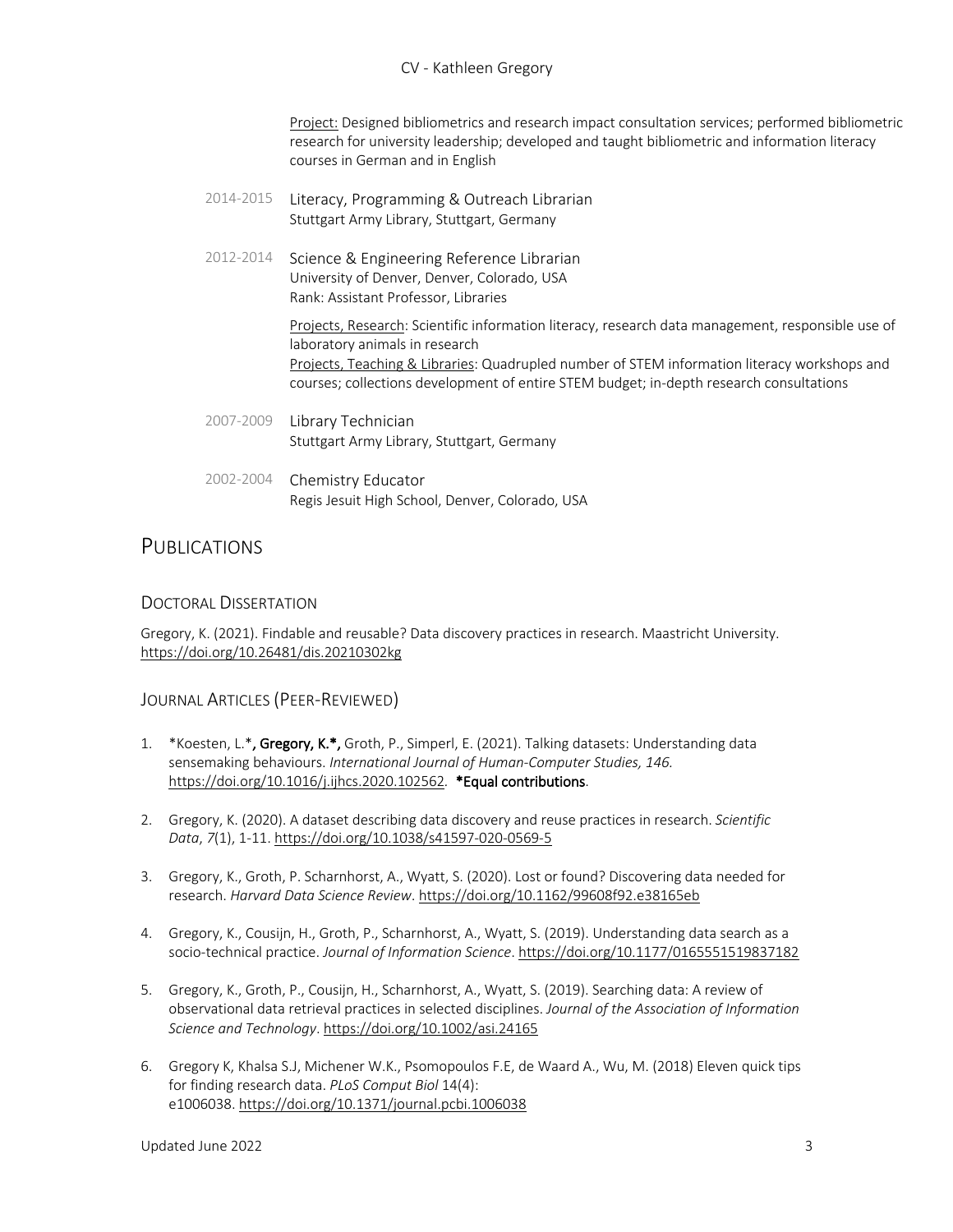7. Gregory, K. (2013). Laboratory logistics: Strategies for integrating information literacy instruction into science laboratory classes. *Issues in Science & Technology Librarianship*, 74. doi:10.5062/F49G5JSJ..

# CONFERENCE PROCEEDINGS (PEER-REVIEWED)

- 1. Liu, Y.-H., Chen, H.-L., Kato, M.P., Wu, M. and **Gregory, K.** (2021), Data Discovery and Reuse in Data Service Practices: A Global Perspective. Proceedings of the Association for Information Science and Technology, 58: 610-612. https://doi.org/10.1002/pra2.510
- 2. Ninkov, A., Gregory, K.; Peters, I., Haustein, S. (2021). Datasets on DataCite An initial bibliometric investigation. *Proceedings of the 18th International Conference of the International Society for Scientometrics and Informetrics*, Leuven, Belgium (virtual)*.* Preprint: https://doi.org/10.5281/zenodo.4730857
- 3. Manola, N.; Mutschke, P.; Scherp, G.; Tochterman, K.; Wittenburg, P.; Gregory, K.; Hasselbring, W.; den Heijer, K.; Manghi, P.; Van Uytvanck, D. (2020). Implementing FAIR data infrastructures. *Dagstuhl Perspectives Workshop 18472*; 1-34. https://drops.dagstuhl.de/opus/volltexte/2020/13237/pdf/DagMan-8-1-1.pdf
- 4. Leiß, C. & Gregory, K. (2016). Visibility and Impact of Research: Bibliometric Services for University Management and Researchers. *Proceedings of the IATUL Conferences. Paper 3.* http://docs.lib.purdue.edu/iatul/2016/plenary/3.

#### BOOK CHAPTERS

- 1. Tayler, F., Brunet, M., Gregory, K., Harper, L., & Haustein, S. (submitted). Making research data count: Why an open science data management plan can work for you. In E. Carlisle-Johnston, E. Hill, & K. Thompson (Eds.), Research Data Management in the Canadian Context.
- 2. Gregory, K.; Groth, P., Scharnhorst, A., Wyatt, S. (forthcoming) The mysterious user of research data: Knitting together Science and Technology Studies with Information and Computer Science. In Bijsterveld , K. & Swinnen, A. (Eds). *Interdisciplinarity by example.* Palgrave.
- 3. Siebes, R.; Coen, G.; **Gregory, K**.; Scharnhorst, A. (2021). Publishing linked open data. In Smiraglia, R.. & Scharnhorst, A. (Eds). *Linking knowledge: Linking open data for knowledge organization and visualization.* (1st ed., pp. 218-232). Ergon Verlag. https://doi.org/10.5771/9783956506611-218

#### DATASETS

1. Gregory, K. (2020). Data discovery and reuse practices in research [dataset]. *Data Archiving and Networked Services (DANS).* https://doi.org/10.17026/dans-xsw-kkeq

# REPORTS

1. Mustajoki, H., Pölönen, J., Gregory, K., Ivanović, D., Brasse, V., Kesäniemi, J., Koivisto, E., & Pylvänäinen, E. (2021). *Making FAIReR assessments possible. Final report of EOSC Co-Creation projects: "European overview of career merit systems'' and "Vision for research data in research careers."* https://doi.org/10.5281/zenodo.4701375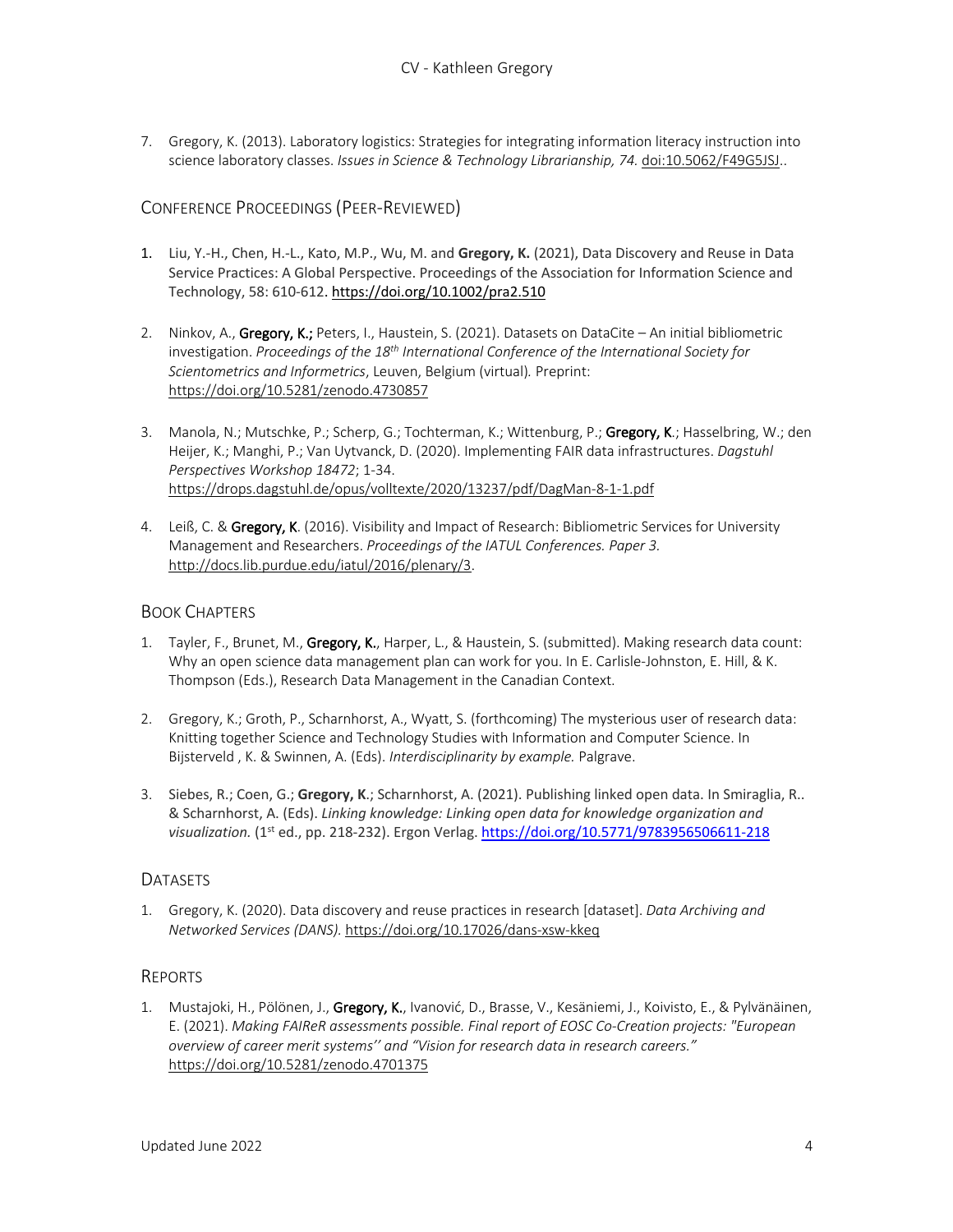# OUTREACH & OPINION

- 1. Gregory, K. & Ninkov, A. (2021, July). Data citations in context: We need disciplinary metadata to move forward. [Blog post]. Retrieved from: https://makedatacount.org/2021/07/14/data-citations-incontext-we-need-disciplinary-metadata-to-move-forward/
- 2. Gregory, K. (2020, July 14). Discovering and reusing data: Putting research into practice [Blog post]. Retrieved from: https://bit.ly/3h0lj0r.
- 3. Koesten, L. & Gregory, K. (2020, March 18). Talking datasets [Blog post]. Retrieved from: http://datastories.co.uk/news/talking-datasets.
- 4. Gregory, K. (2020). Hoe zoeken gebruikers naar data van andere onderzoekers? *E-data & Research, 14*(3). https://www.edata.nl/1403/pdf/1403.pdf
- 5. Siebes, R., Coen, G., Gregory, K., Scharnhorst, A. (2019). Linked Open Data 10 Things to reach the realm of LOD. Part of Top 10 FAIR Data and Software Things. http://doi.org/10.5281/zenodo.3471806
- *6.* Gregory, K. (2013). There is no escape: What Google can teach instruction librarians. *Issues in Science & Technology Librarianship*, *72*. doi:10.5062/F45B00C1

# MEDIA COVERAGE

- 1. Battersby, L. (2022, March 31). Knowledge mobilizers: Breaking down the (pay)walls between academia and the public through open access [summary of group interview]. Retrieved from: http://www.sfu.ca/dashboard/faculty-staff/news/2022/03/breaking-down-the--pay--walls-betweenacademia-and-the-public-open-access.html
- 2. Tóth-Czifra, E. (2020, June 30). Open scholar stars interview series: Interview with Kathleen Gregory [published interview]. Retrieved from: https://dariahopen.hypotheses.org/886
- 3. Sturges, Lilah (2017, November 17). The new faces of data science [published interview]. Retrieved from: https://www.elsevier.com/connect/the-new-faces-of-data-science

# **PRESENTATIONS**

#### INVITED CONFERENCE PRESENTATIONS

- 1. Koesten, L. & Gregory, K. (2022, May). Talking Charts: How are everyday visualisations produced and understood? Presented at Data Stories 2022, Central European University, Vienna, Austria. https://datastoriesceu.org/
- 2. Gregory, K. (2021, October). Placing data citations in context: A bibliometrics perspective. Presented at Research Data Alliance 18<sup>th</sup> Plenary Meeting, online. https://doi.org/10.5281/zenodo.5675953
- 3. Gregory, K. (2021, October). Users and their meta data needs. Presented at ASIS&T 2021 Annual Meeting, Salt Lake City/online.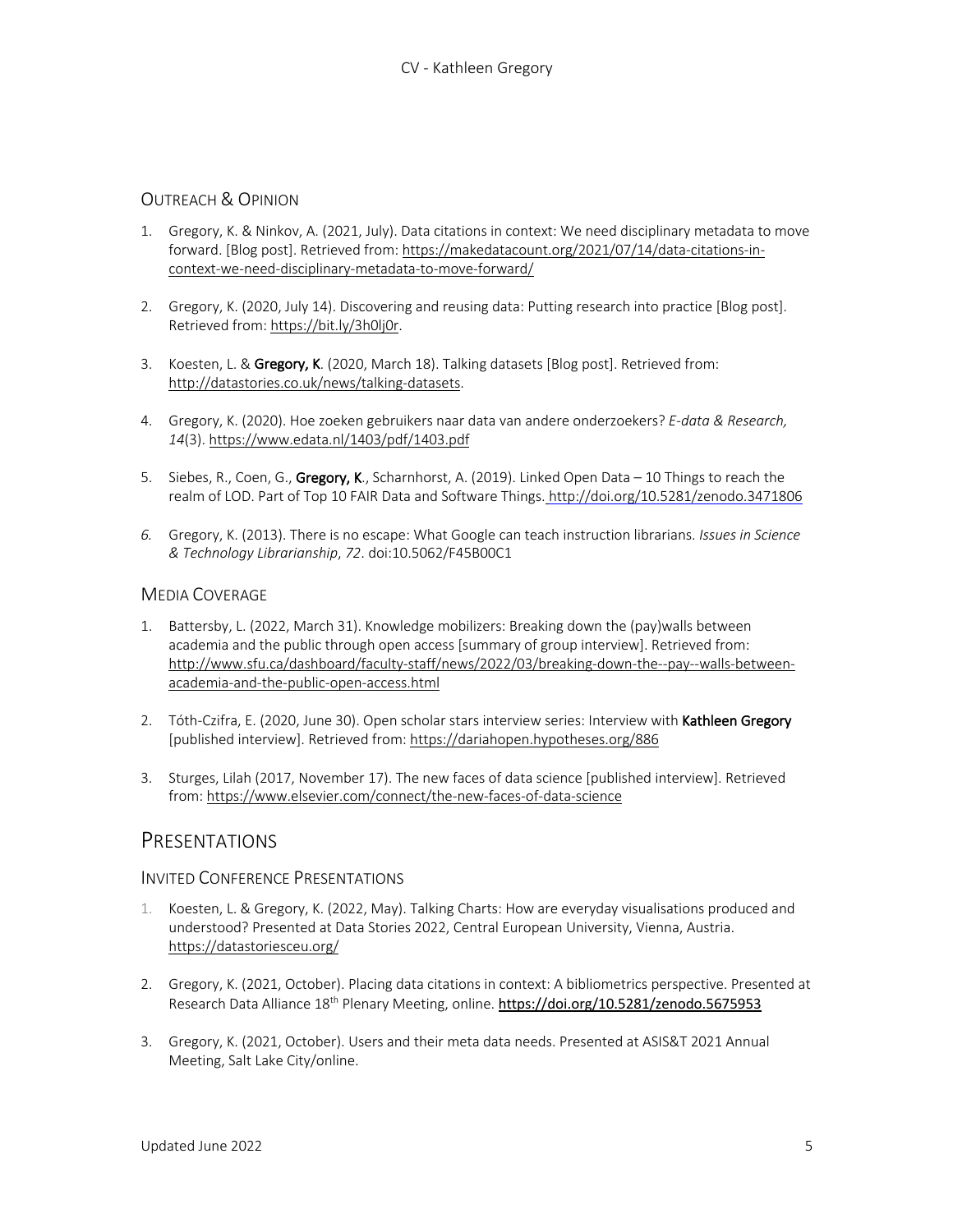- 4. Gregory, K. (2021, July). Bringing data in sight: Data citations in research. Presented at Forum Bibliometrie 2021, Technical University of Munich, online. https://www.ub.tum.de/forum-bibliometrie-2021
- 5. Gregory, K. (2020, November). Sensemaking through storytelling: Understanding data for reuse. Presented at Data Stories Symposium, online. http://datastories.co.uk/symposium/
- 6. Gregory, K., Groth, P. (2019, October). Seeking data: A use (user) case. Presented at Kick-off Meeting for GO Inter Implementation Network, Cologne, Germany
- 7. Gregory, K. (2019, March). Findable and Reusable? A sociotechnical perspective on data search and reuse. Presented at International Open Science Conference, Berlin, Germany. Slides available at: https://www.open-science-conference.eu/wp-content/uploads/2019/03/Kathleen-Gregory.pdf
- 8. Gregory, K. (2017, February). Where are my data? Steps to improve a data search engine. Presented at 4<sup>th</sup> Annual KnowEscape Conference, Sofia, Bulgaria.
- 9. Gregory, K. (2013, June). Searching the literature: A librarian's perspective on alternatives to animal testing. Presented at the IACUC Administrator's Best Practices Meeting, Denver, CO.

# INVITED TALKS AND LECTURES

- 1. Gregory, K. (2022, February). The flip side of FAIR: How do researchers find and reuse data? Presented at FAIR Coffee Lecture Series, Maastricht University, online.
- 2. Gregory, K. (2021, December). Stories of seeking data: Data discovery practices in research. Presented at Data, Archives, and Information Seminar (DAIS), University of Michigan, online.
- 3. Gregory, K. (2021, October). The hidden work of sharing and reusing data: The researchers' perspective. University of Antwerp, Open Access Week, online.
- 4. Gregory, K. (2021, October). Disciplining Data. Presented at CAPTURE Talk Series, Uppsala University, online https://doi.org/10.5281/zenodo.5556994
- 5. Gregory, K. (2021, January). Lessons learned: Approaches and results for studying data discovery practices. Presented at GESIS Seminar Series, online.
- 6. Gregory, K.; Glas, C.; Cepinskas, L. (2020, November). FAIR-Aware: From depositing to discovering data. Presented at The Netherland Data Prize: Together We Share, online. https://researchdata.nl/diensten/dataprijs
- 7. Gregory, K. (2020, October). Data needs and discovery practices: Results and design considerations. Presented at ODDISEI meeting, online.
- 8. Gregory, K. (2020, August). Three years of studying data discovery practices: Approaches and results. Presented at RDA Data Discovery Interests Paradigms Interest Group, User Studies, online.
- 9. Gregory, K. (2020, April). Reflecting on data papers. Presented at Elsevier Research Data Management Team Meeting, online.
- 10. Gregory, K. (2019, June). Discovering data: for reuse: Practices of data search. Presented as part of Elsevier Labs Online Lecture Series.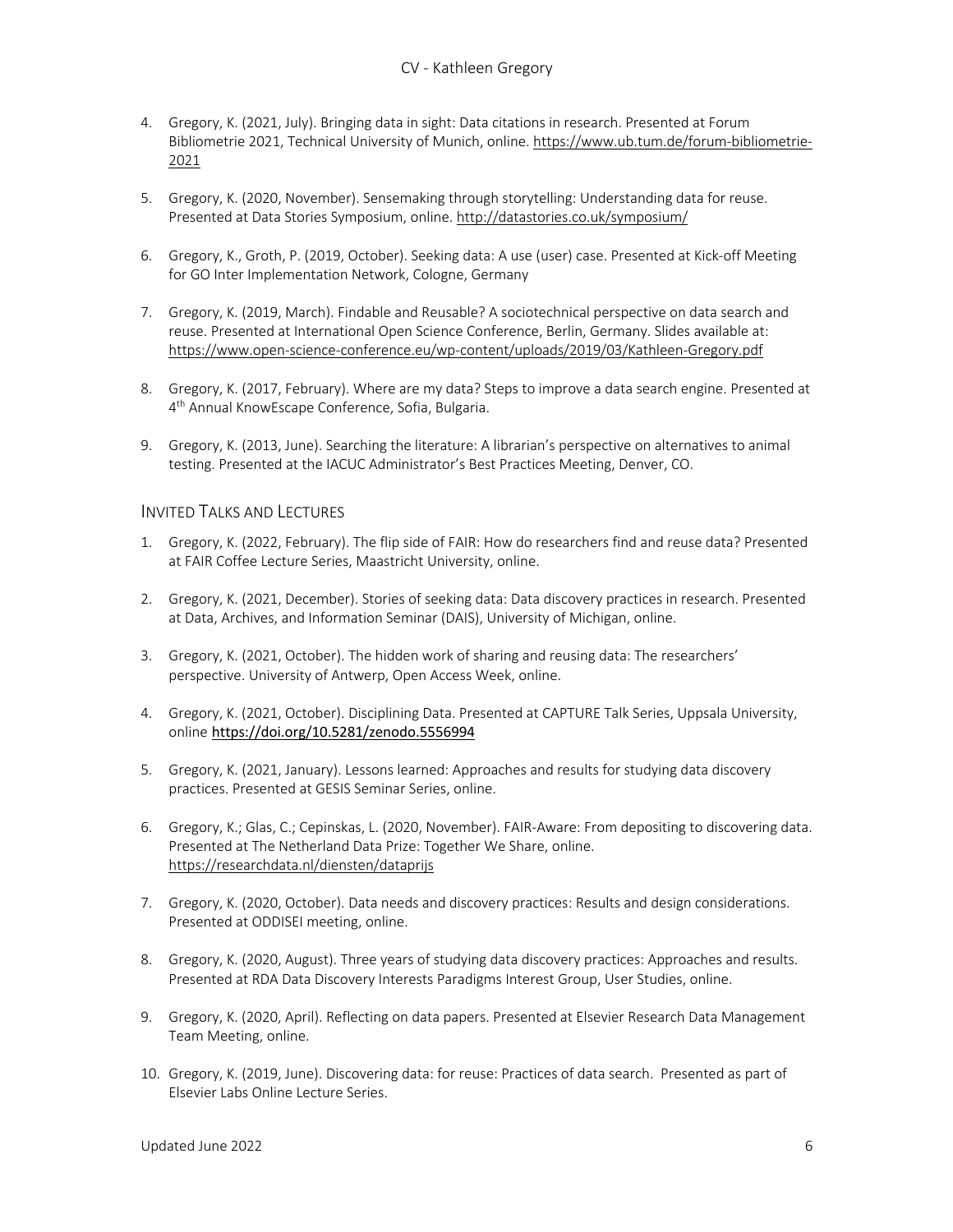- 11. Gregory, K. (2019, April). Finding and reusing research data. Presented as part of the LIBER webinar series on research data management. Slides available at: http://doi.org/10.5281/zenodo.2636361. Recording available at: https://youtu.be/6PRlf8KiFpA
- 12. Gregory, K. (2014, June). Meeting requirements for alternatives searches: Information for IACUCs and investigators. Presented at National Institutes of Health (NIH) Office of Laboratory Animal Welfare Online Seminar Series. Available at: http://grants.nih.gov/grants/olaw/educational\_resources.htm

#### CONFERENCE PRESENTATIONS

- 1. Gregory, K. (2019, October). Lost or found? Discovering data for research. Presented at Research Data Alliance Plenary 14, Data Discovery Paradigms Interest Group, Helsinki, Finland.
- 2. Gregory, K. (2016, November). "Sie haben Post" Bibliometrische Dienstleistungen der Universitätsbibliothek für Wissenschaft und Verwaltung der Technischen Universität München. Presented at Forum Bibliometrie, Munich, Germany.
- 3. Gregory, K. (2016, October). Close Collaborations: Developing Bibliometric Services for University Management and Academic Staff. Presented at IATUL Seminar: Linking Up, Cooperation Strategies in Academic Libraries, Bolzano, Italy.
- 4. Gregory, K., Bowers, J. (2014, July). Data management support: First steps in implementing research data services. Presented at Alliance Research Data Management Conference, Colorado Alliance of Research Libraries, Denver, CO.

# POSTER PRESENTATIONS (PEER-REVIEWED)

- 1. Gregory, K. (2019, April). Discovering data: Practices of data search and reuse. Presented at 13th Research Data Alliance Plenary Meeting, Philadelphia, PA. Poster available at: http://doi.org/10.5281/zenodo.2633178
- 2. Gregory, K. (2014, June). Entering the fray: Strategies for beginning research data management services. Presented at ALA Annual Conference, ACRL Science and Technology Section Poster Session, Las Vegas, NV. Available at: http://bit.ly/2arB0MU

# TEACHING

# 2021-2022 230084 FPR: Research Practice 2: Social and Environmental Sustainability

*Department of Sociology, University of Vienna, 2-hour guest lecture, 12 students* Visualizing data: Through the eyes of the reader

2021-2022 ISI 5307: Research and Evaluation in Information Studies *School of Information Studies, University of Ottawa, 3-hour guest lecture, 24 students* Introduction to qualitative data analysis, thematic coding and NVivo

# 2018-2019 Data Search Practices, workshops *Data Archiving and Networked Services (DANS; Netherlands), 1.5-hour workshops, 20-25 students per session* Program for visiting library and information science master's degree students from the University of Washington (USA)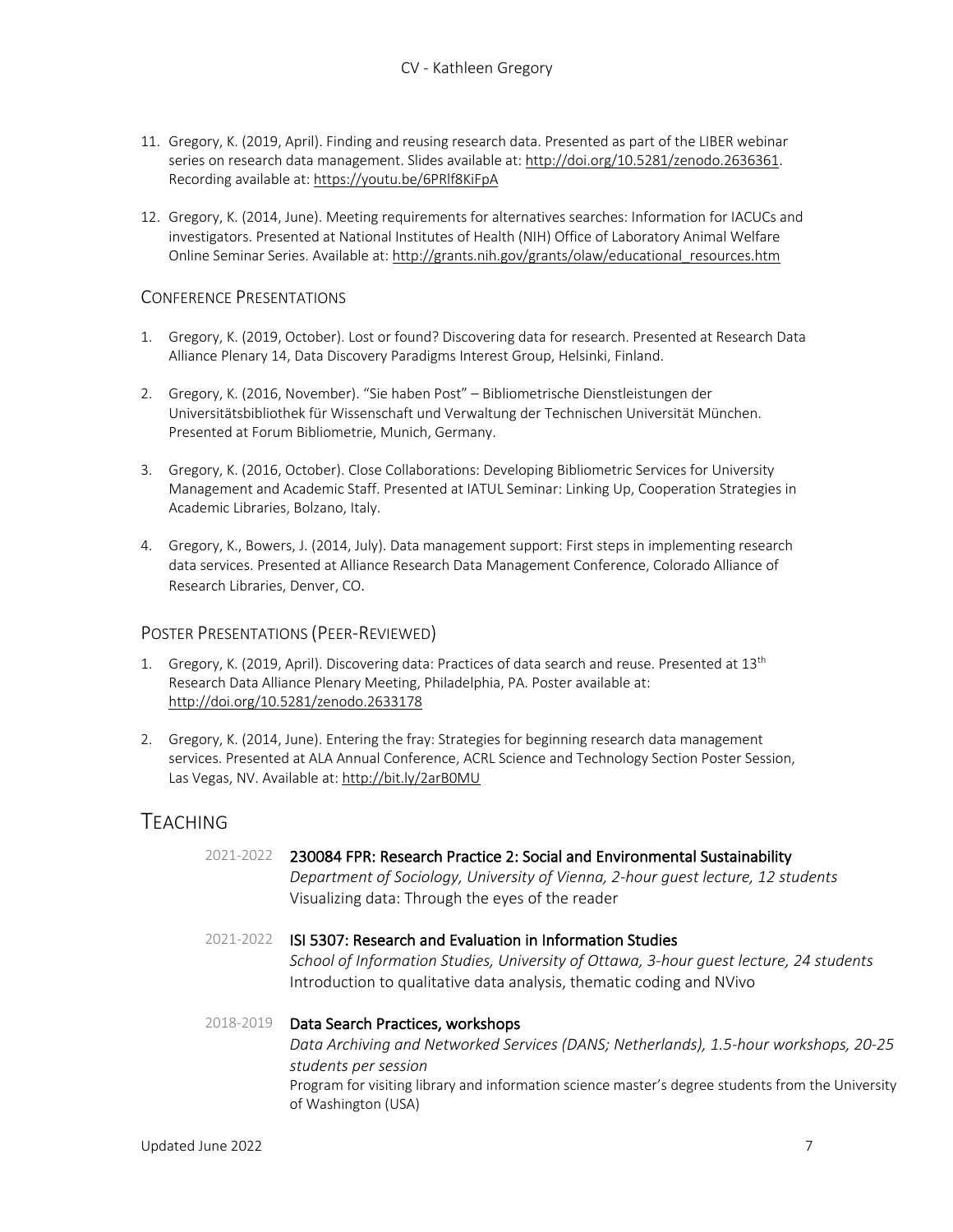#### 2015-2016 Visibility and Impact of Research / Sichtbarkeit und Impact von Forschung, workshops

*Technical University of Munich (Germany), seven 3-hour workshops annually, 7-15 students per session*

Designed for master's degree students, Ph.D. students, faculty members and university staff; taught in German and English

#### Information Resources and Strategies, Civil and Environmental Engineering, workshops

*Technical University of Munich (Germany), five 2-hour workshops annually, 7-15 students per session*

Designed for Ph.D. students; taught in German and English

#### 2012-2014 Information Literacy in Biology, recurring lectures and course design

*University of Denver, recurring series of lectures/labs, 129 students in total* Co-designed series with biology faculty to embed "information literacy labs" into existing science requirement for non-science bachelor's degree students

#### Information Literacy in Chemistry, recurring lectures and unit design

*University of Denver (USA), two 1-hour lecture/labs, 98 students in total* Co-designed unit on chemical information literacy for existing science requirement for non-science bachelor's degree students

#### Information Literacy in STEM, workshops

*University of Denver (USA), approximately twenty 1-hour workshops annually, 20-200 students per session* Designed for bachelor's degree, master's degree and Ph.D. students Geared toward specific courses and projects in consultation with responsible faculty

#### Information Literacy, general workshops

*University of Denver (USA), approximately twenty 1-hour workshops annually, 15-25 students per session* Designed for bachelor's degree students

#### Search Strategies for Literature Reviews in the Humanities, Social Sciences and Sciences, workshops

*University of Denver, two 1-hour workshops annually, 5-7 students* Designed for Ph.D. students

# Teaching with Technology: Using Technology in Information Literacy Instruction, workshop

*University of Denver, 1-hour workshop, 2013, 10 students* Designed for library and information science graduate students

#### Taking Control of Your Research Data: Data Management 101, workshop

*University of Denver, two 1-hour workshops, 2014, 8-10 participants* Designed for graduate students and faculty members

#### Supervision of library and information science graduate students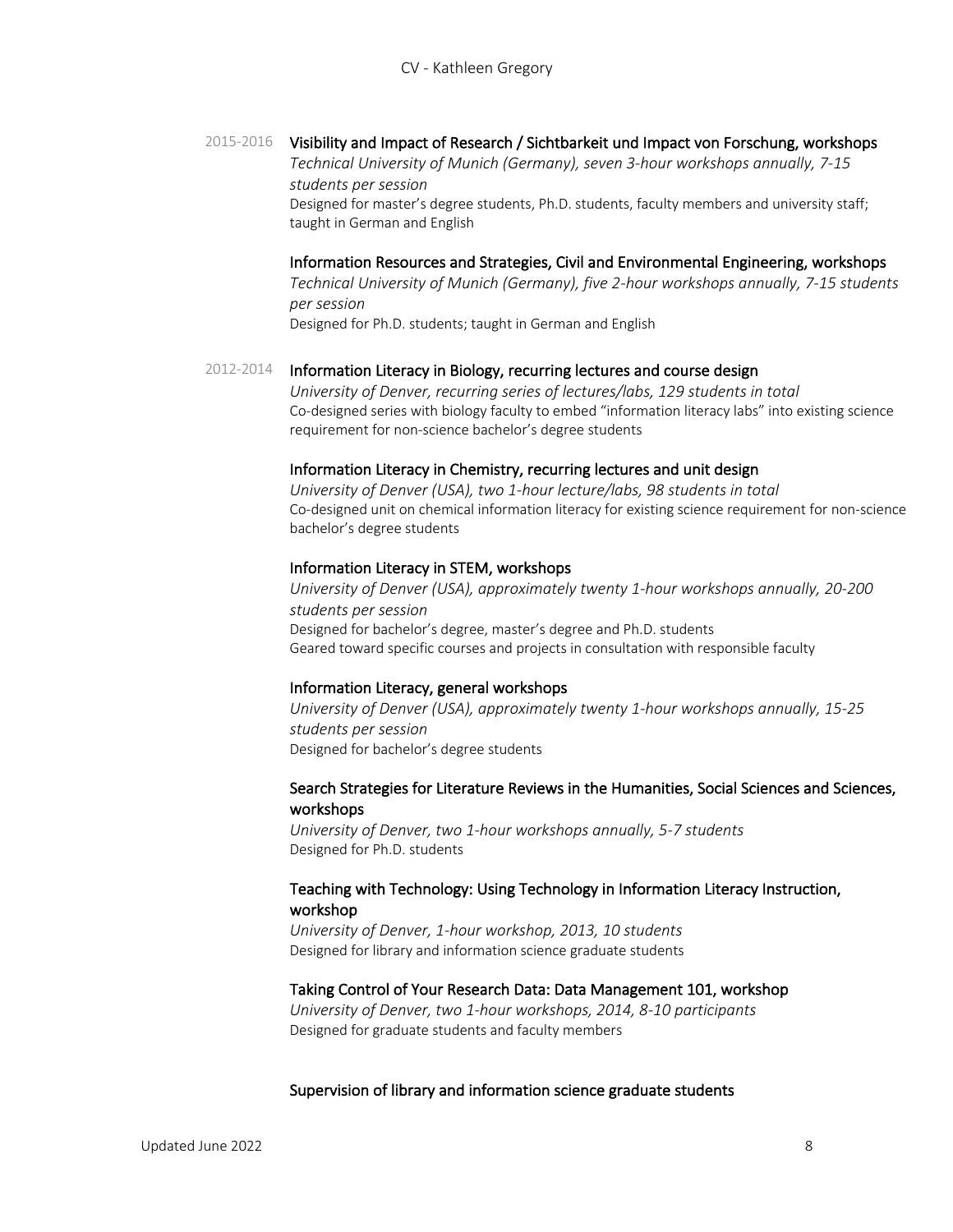#### CV - Kathleen Gregory

*University of Denver, four graduate students*

Supervised independent projects for students in the MLIS program working at the library reference center. Example projects focused on information literacy and collections analysis

#### 2002-2004 General Chemistry, Honors Chemistry, Advanced Placement Chemistry

*Regis Jesuit High School (USA), year-long courses; average 20 students per class, 120 students in total* Designed for college-preparatory students

# **SUPERVISION**

#### 2021-2022 University of Vienna, Faculty of Computer Science

Bachelor of Science – co-supervisor for Mehmet Göksen Master of Science – part of supervisory team for Regina Schuster

#### 2012-2014 University of Denver, Libraries Master of Science, practical projects – project supervisor Gina Schlesselman-Tarango, Jennifer Baldwin

# ACADEMIC SERVICE

| Academic<br>Journals                  | Reviewer for Harvard Data Science Review, Patterns (Cell Press), Big Data & Society, Data Science<br>Journal, PLoS One, Journal of Information Science, Annual Meeting of the Association for<br>Information Science and Technology                                          |
|---------------------------------------|------------------------------------------------------------------------------------------------------------------------------------------------------------------------------------------------------------------------------------------------------------------------------|
| Academic<br>Conferences               | Organizer, Forum Bibliometrie (Munich, Germany; 2016)                                                                                                                                                                                                                        |
|                                       | Moderator, Special Libraries Association Mathematics Roundtable (2014)                                                                                                                                                                                                       |
| Professional<br>Organizations         | Co-Chair, Research Data Alliance; Data Discovery Paradigms Interest Group (06/2021 - present)                                                                                                                                                                                |
|                                       | Co-Chair, Association of College & Research Libraries/Science & Technology Division, Information<br>Literacy Committee (2014 - 2015)                                                                                                                                         |
|                                       | Appointed committee member, Association of College & Research Libraries/Science & Technology<br>Division, Professional Development Committee (2016 - 2018)                                                                                                                   |
|                                       | Appointed committee member, Association of College & Research Libraries/Science & Technology<br>Division, Information Literacy Committee, (2013 - 2016)                                                                                                                      |
|                                       | Appointed committee member, Special Libraries Association, Student Relations Committee (2012-<br>2013)                                                                                                                                                                       |
|                                       | Member, Research Data Alliance; active participant in Data Discovery Paradigms Interest Group<br>$(2017 - 2021)$                                                                                                                                                             |
|                                       | Member, Association of Information Science & Technology (2017 - present)                                                                                                                                                                                                     |
|                                       | Member, Netherlands Graduate Research School for Science, Technology & Modern Culture<br>(WTMC) (2017 - present)                                                                                                                                                             |
| Institutional &<br>University Service | Organizer, research visits, Data Archiving and Networked Services (DANS), Royal Netherlands<br>Academy of Arts and Sciences, The Hague, Netherlands (2018); organized stays for visiting<br>researchers from the University of Denver (USA) and the Open Data Institute (UK) |
|                                       | Chair, University of Denver, University Libraries Sustainability Committee (2014)                                                                                                                                                                                            |